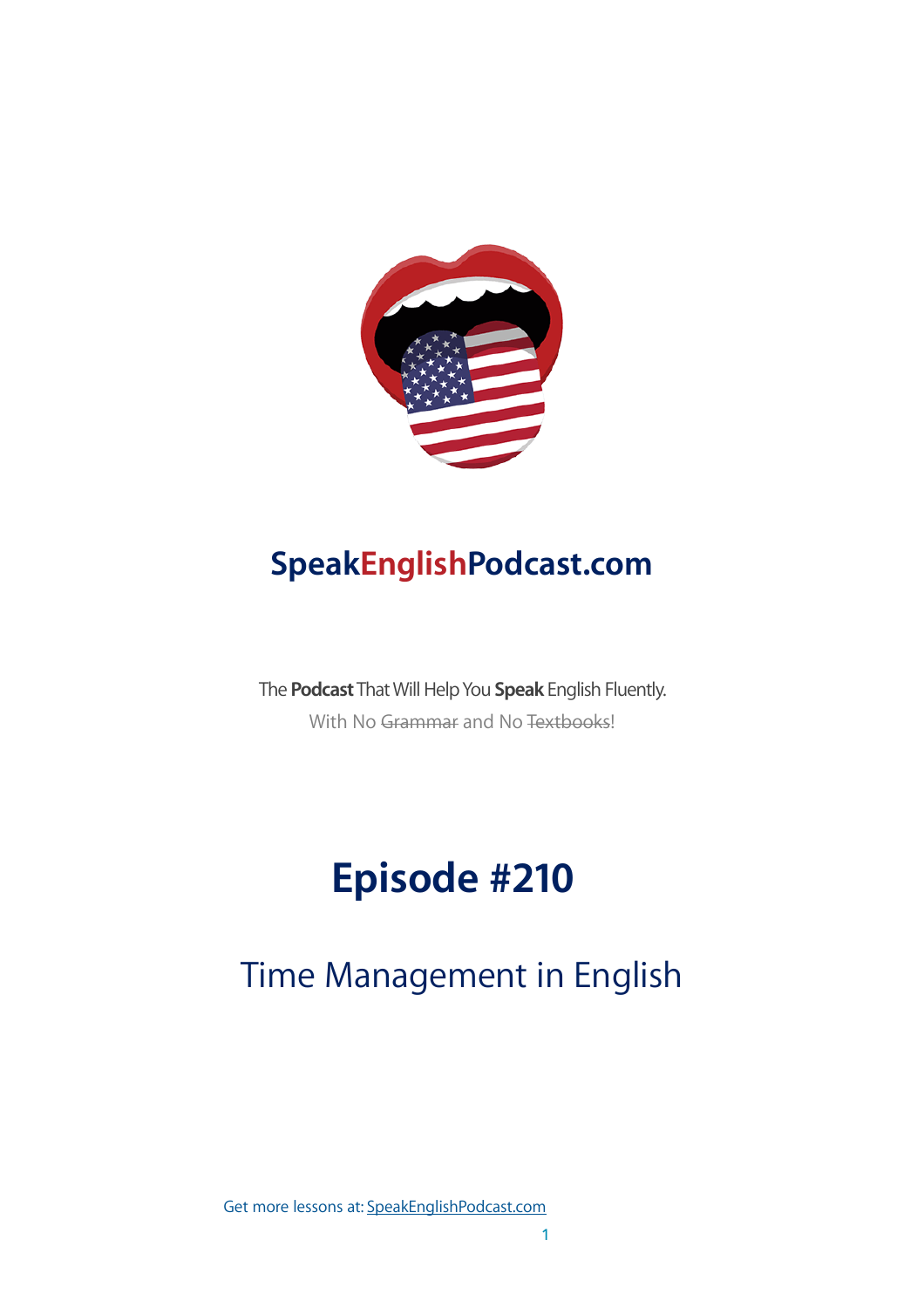*- I* fi*rst eat a donut and then listen to some English to motivate myself.*

*- I see. That's why you're so fat. So, how's your English?*

*- Good, good. A donut?*

Hi, everybody! I am Georgiana, your English teacher and founder of **[SpeakEnglishPodcast.com](http://speakenglishpodcast.com/)**. My mission is to help you speak English fluently.

Today, I'm going to talk about **managing your English learning time.**

Next, you will practice your speaking with a ministory.

But before we start, please visit my website, [SpeakEnglishPodcast.com/podcast](http://speakenglishpodcast.com/podcast) to get the transcript of this episode. It's completely free.

Very good. Have you ever wondered how to find more time to do something? I ask myself that all the time. In fact, I think time runs away from me, and I don't have time to chase it.

The truth is time flies. And it flies for everyone. We always have something to do in today's society, and there is never time for anything. But don't despair. Even in these circumstances, you can **find a good strategy to learn English.**

As you know, my system is based on **listening**. Therefore, it is a significant advantage since you can take the lessons wherever you want on your mobile, tablet, or laptop. There is no need to sit in front of the computer and start studying.

In fact, I think very few people can do that consistently.

So, today, I'm going to give you some ideas about **managing your English learning time.**

#### **#1 Free time during the day**

We waste many minutes that we could be putting to good use throughout the day. The list is endless: driving the car; waiting in line at the bank; cleaning the house; walking the dog; ironing, etc.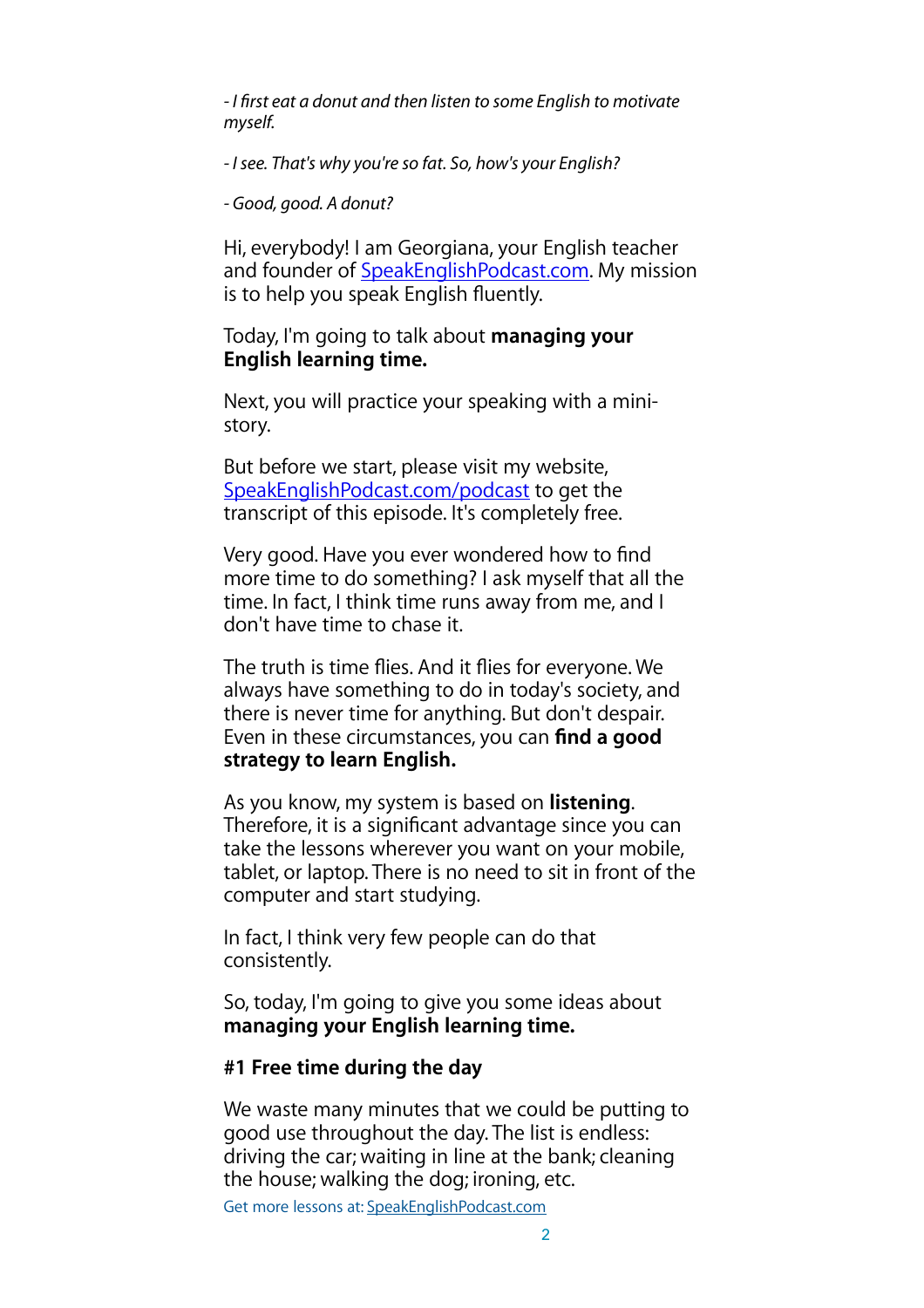If you add up all those minutes, you might be surprised how much time is wasted.

So, it's a good idea to try to make the most of all this free time.

One objection I sometimes get is the following:

You can't be 100% focused if you're doing something else, like driving a car.

Yes, it's true that you may not be fully focused, but let me tell you a secret. Your brain is always learning, even if you don't always pay close attention. For example, if you listen to a song without paying attention, you may later hum the melody without realizing it.

Let's say you listen for 1,000 hours during a year. 200 hours at full concentration. 500 hours at medium concentration and another 300 hours at low concentration.

You will have listened for 700 hours at high or medium concentration, which is not bad at all. And even if you're not paying much attention during those 300 hours, they're still useful.

Think of it this way: When you learned your native language, you weren't 100% focused every time you heard something—many times, you weren't paying attention.

When I learned Spanish, I spent a lot of time listening. And I wasn't always focused, but I accumulated hours and hours of listening, and I got much better over time.

#### **#2 Small daily actions have a massive impact over time.**

One day, I heard this idea. A person was complaining that he didn't have time to read. He hadn't opened a book in years. So, someone made this reasoning to him:

"Let's say you only spend 10 minutes a day reading. Maybe 5 minutes in the morning and 5 minutes in the evening. I think that's a very modest goal. Let's do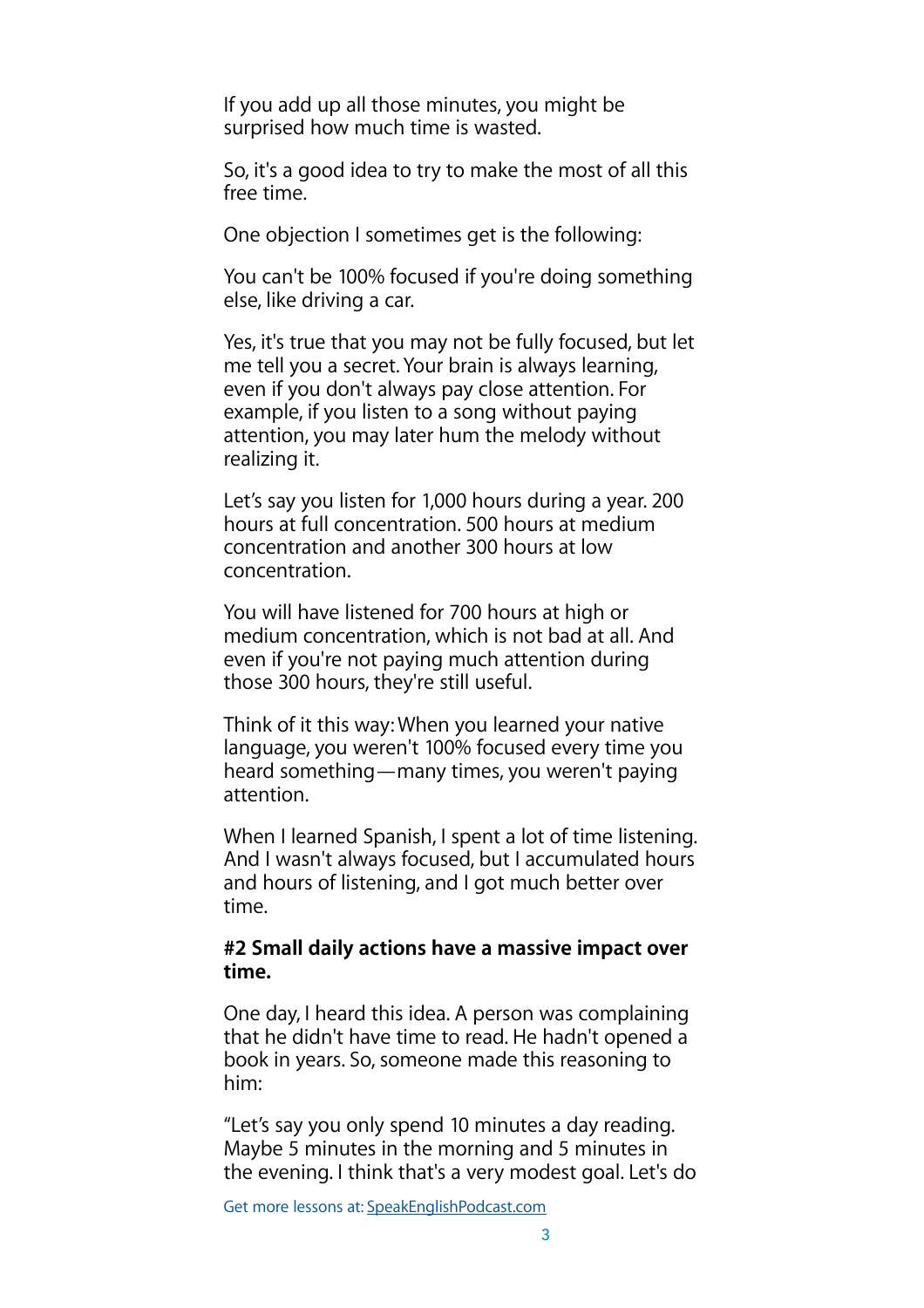the math. If you take 1 minute to read one page, that's 10 pages a day. A month has 30 days, so you would read 300 pages. This is roughly equivalent to an average-sized book.

Reading one book per month equals 12 books per year. Over five years, that would be 60 books. So, imagine now that you go to a library and pick out 60 books. This would be what you would have learned, just by reading 10 minutes a day in 5 years."

I find the idea fascinating, as it shows in a very simple way how much time you can accumulate by devoting it to one thing consistently. **I usually recommend at least an hour a day of listening**, but if you can't, you can listen less. Over time, you will realize how much you are learning.

#### **#3 It's a matter of priority**

A friend of mine once told me: "You always find time for things that are a priority for you, and you never find time for things that are not."

Interesting reflection. If it is a priority, you will always find the time. Saying that **we don't have time** is something very recurrent. And it allows us to feel better when we are not doing something we are supposed to be doing.

So, one way to find the time is to reevaluate your priorities.

Ok. Now it's time for you to practice your speech with a mini-story.

By the way, if you want to know how to **speak English** using the right techniques, visit SpeakEnglishPodcast.com and [subscribe](https://fluencythroughstories.lpages.co/method/) to my mailing list. I will send you my **5-day video course,** so you can **learn how to speak English fluently.** And it's completely free.

### **[GET MY FREE 5-DAY VIDEO COURSE:](https://fluencythroughstories.lpages.co/method/)**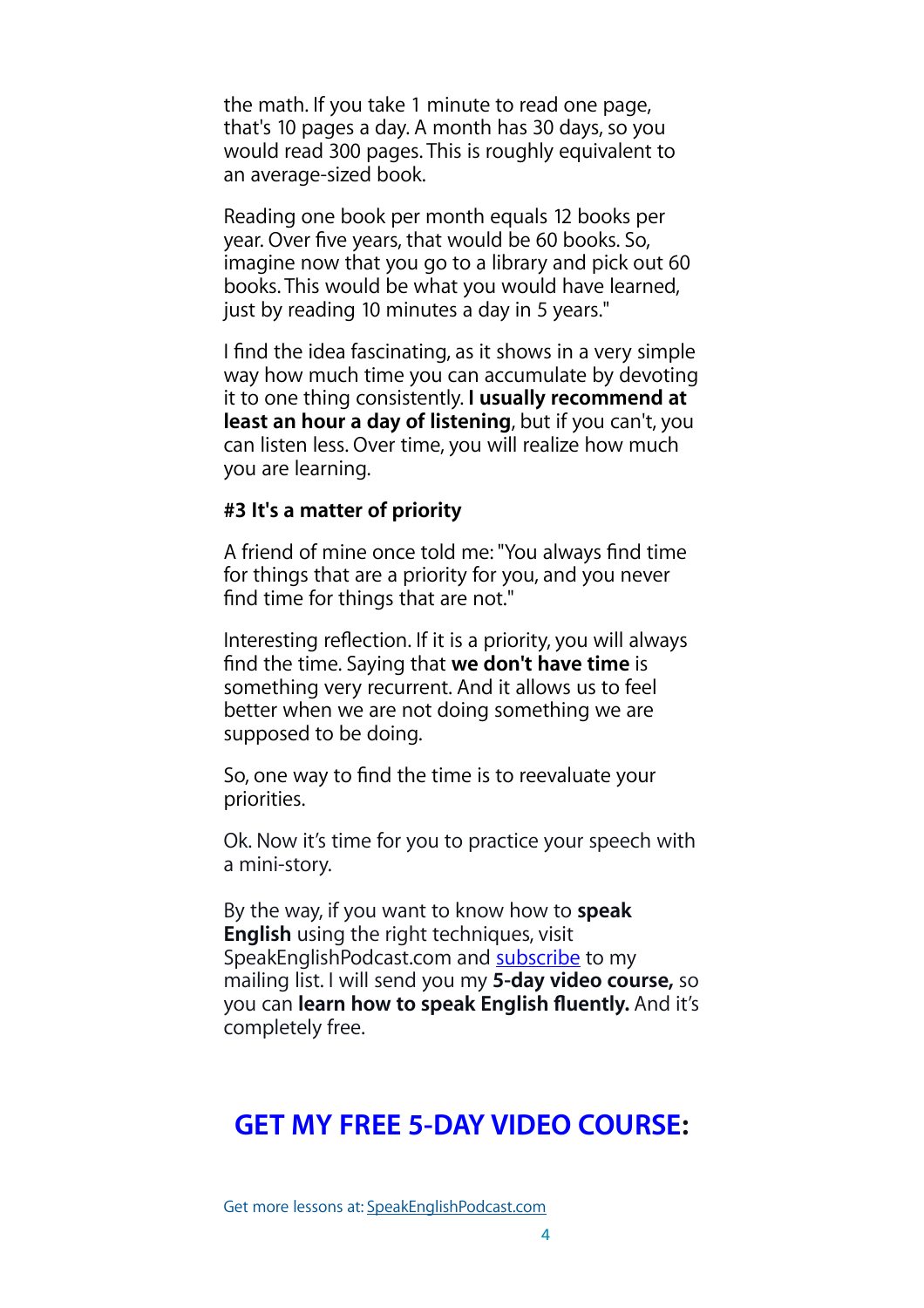

## **Mini-Story**

### **(Practice your speaking)**

*What's a mini-story?*

*A mini-story is very simple. I give you information using phrases, and then I ask you questions.*

*After each question, there will be some seconds of silence: it's your turn to answer the question!*

*Just try to give an easy and short answer. Not a complex one.*

*After your answer, I'll give you the correct answer.*

*And just like that, I'll tell a story with questions and answers.*

Are you ready?

#### **Tom complained for years that he never had time to learn English.**

#### **Did Tom complain for years or seconds?**

For years. He complained for years, not just seconds a long time.

**Did Tom complain that he didn't have time?**

Yes, he complained about that. He complained that he didn't have time to learn English.

#### **What didn't Tom have time for?**

To learn English. He complained for years about that.

**One day, Tom, out of curiosity, calculated the time he spent complaining.**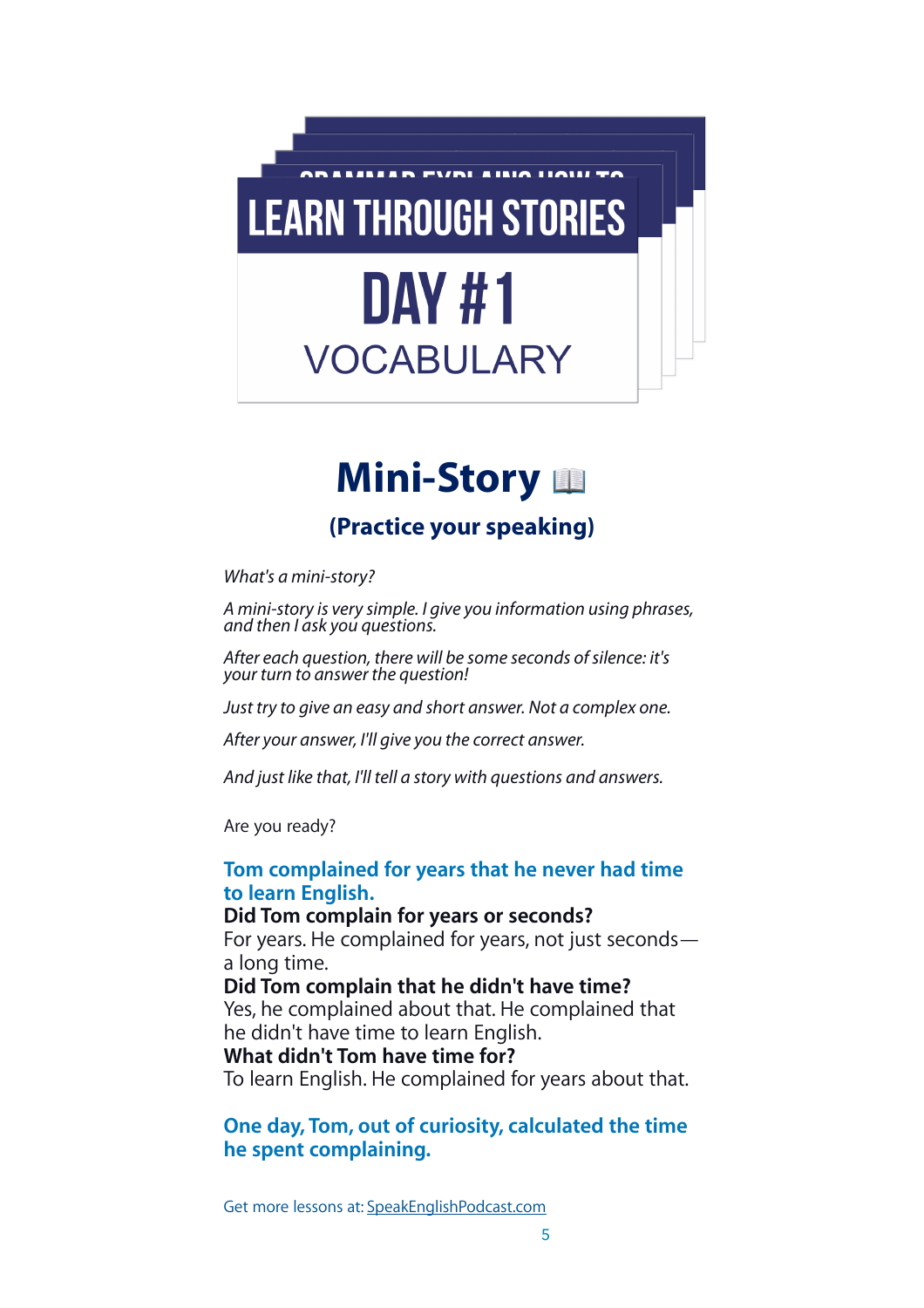#### **Did Tom calculate the time he spent learning English?**

No, he didn't calculate that. He calculated the time he spent complaining.

#### **Why did Tom calculate that?**

Because he was curious. He calculated it out of curiosity.

#### **Who calculated something out of curiosity?** Tom. Tom calculated it.

#### **It turned out that Tom complained about 37 hours and 14 minutes a week.**

#### **Did it turn out that Tom complained very little?**

No, not little. It turned out that Tom complained about an average of 37 hours and 14 minutes a week. **How many hours?**

37. Thirty-seven hours.

#### **And minutes?**

14. Fourteen minutes. A total of 37 hours and 14 minutes. Not bad.

#### **Tom decided to spend all the time he was complaining listening to English lessons.**

#### **Did Tom spend time thinking about how to complain even more?**

No, no. He didn't spend the time doing that. He spent it listening to English lessons.

**Did Tom learn English by complaining?**

No. No. He learned English by listening to English lessons.

#### **Eventually, Tom became fluent in English, but he started complaining in English about the time he wasted complaining.**

#### **What did Tom become?**

Fluent in English. Eventually, he got fluent in English. **Did he start complaining about something?** Yes, he started complaining about something. He started complaining about the time he wasted complaining.

#### **In what language was he complaining?**

In English. Tom was complaining in English about the time he had previously wasted complaining.

Perfect! It's the end of this mini-story. And as you can see, through questions and answers, you can practice